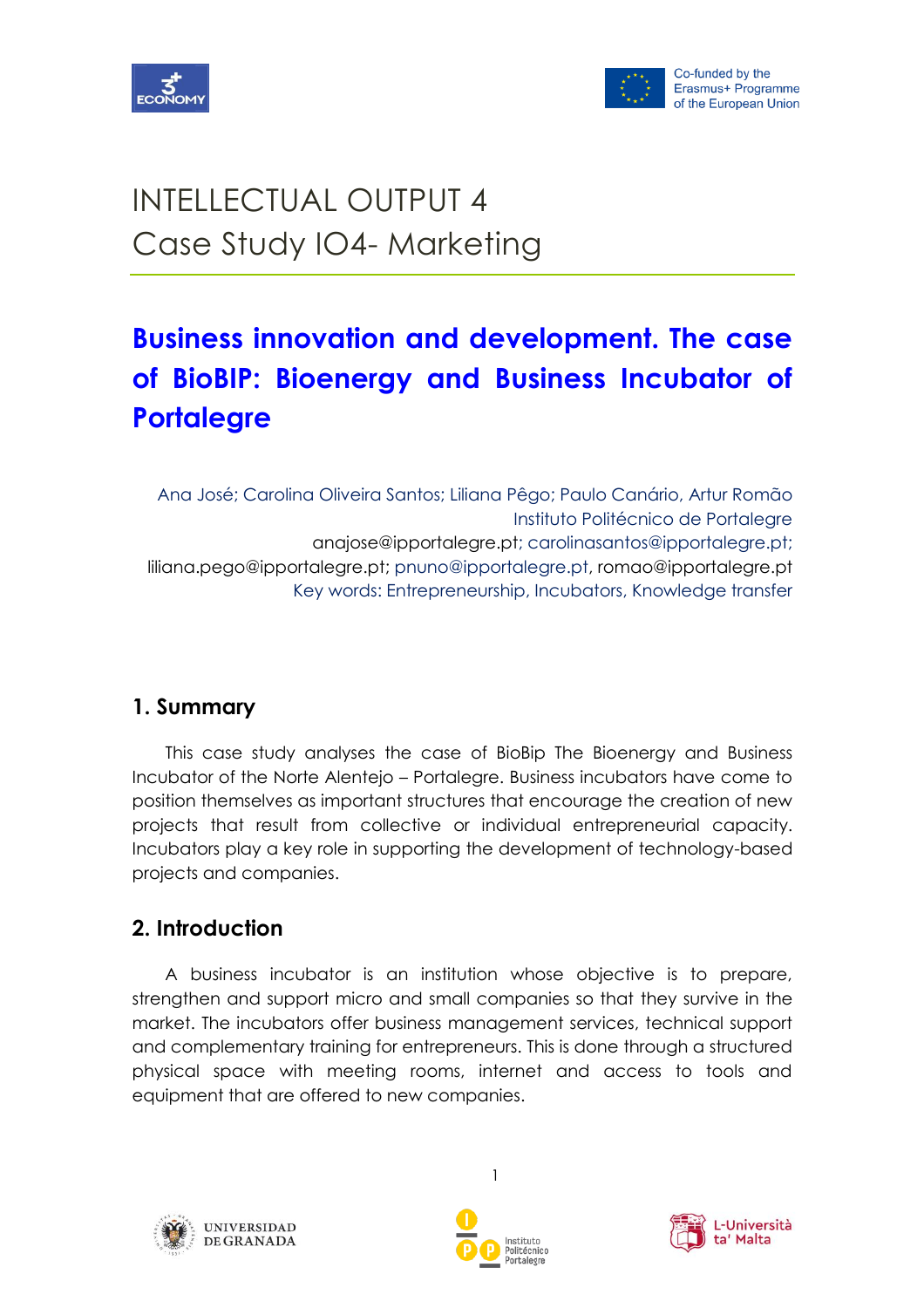



The importance of business incubation programs for the promotion of entrepreneurship and innovation has been gaining more and more prominence in the business fabric. In this context, the incubation process helps the competitive strategy, since competitiveness is increasingly fierce in the market, requiring companies to have this differential.

The BioBIP - Bioenergy and Business Incubator of Portalegre is a structure belonging to the Polytechnic Institute of Portalegre (IPPortalegre). It was inaugurated on November 25, 2015 and it is inserted in the dynamics of the Alentejo Science and Technology Park (PCTA), dedicated to the incubation of companies, preferably based on technology, in particularly in the area of bioenergy, and others related to the training areas of the IPP or the use of resources in the region. BioBIP has a Bioenergy Center (BioBIP Energy). It is a semi-industrial experimentation center, on a pilot scale, with laboratory support, of technologies in the area of bioenergy, using areas in the industrial nave or spaces intended for incubation, complemented with the use of laboratory resources available at IPPortalegre. Its mission is to foster and disseminate entrepreneurship, the entrepreneurial spirit throughout the academic community and the surrounding business community, supporting the development of innovative business ideas, aiming at their concretization and successful implementation in the market.

## **3. Aims**

This study seeks to analyze the role of a Technology Based Incubator, in order to be able to conclude about its current intervention and future promotion of new entrepreneurial ideas and projects.

- Present the management model of BioBIP and forms of intervention with the incubated;
- Evaluate the results of companies incubated at BioBIP.

To achieve these main objectives, an analysis of the internal environment of the BioBIP organization is presented and, subsequently, a characterization of its incubators.

## **4. Literature Review**

Business incubators have been positioning themselves as important structures that stimulate the creation of new projects that result from collective or individual entrepreneurial capacity. Incubators play a fundamental role in supporting the development of technology-based projects and companies, as





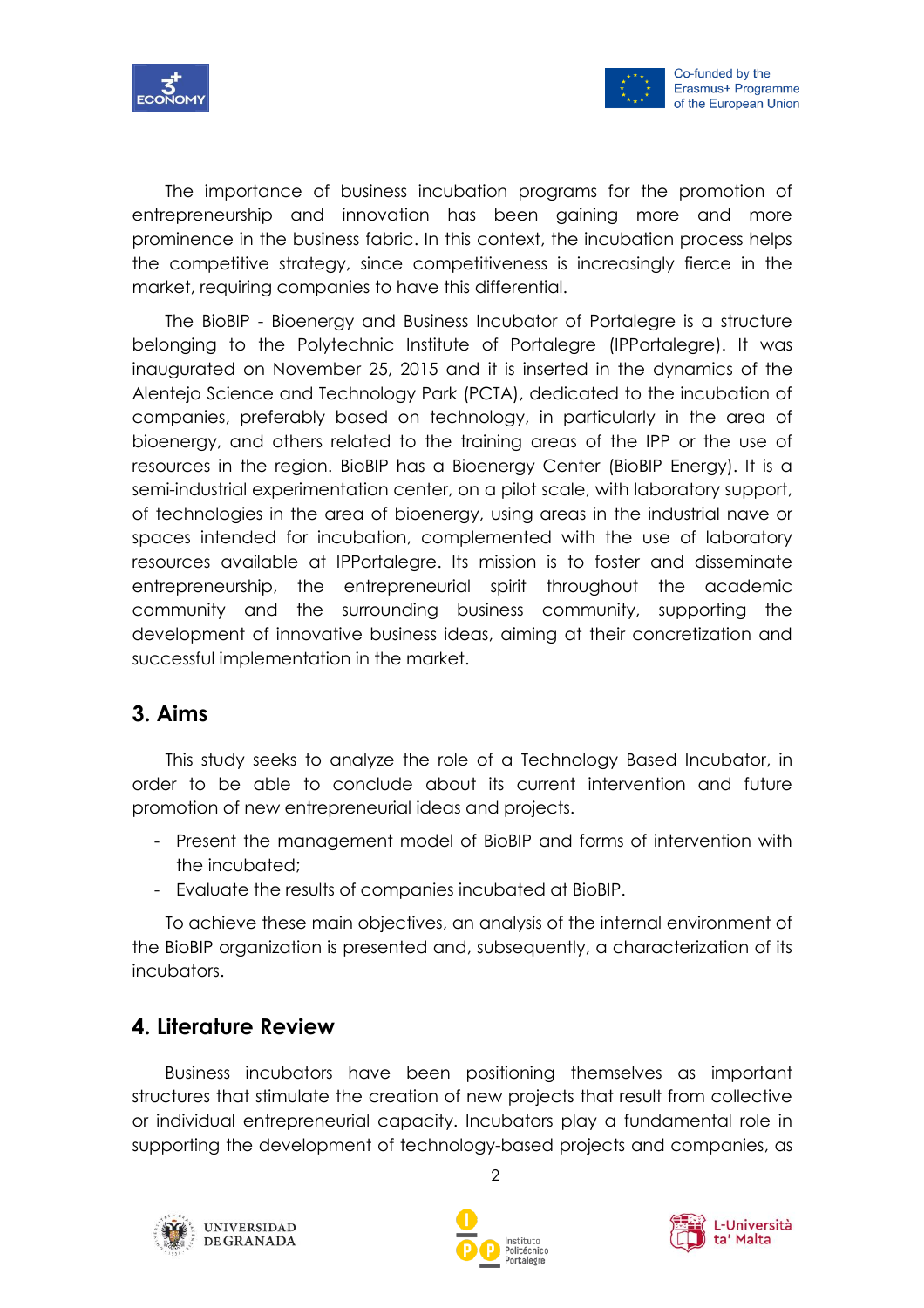



they "bet on innovation as a way to help the creation and development of these companies." (Santos, 2013, p. 1).

Business Incubators are the preferred place where many entrepreneurs start their business venture. The first reference to the word "entrepreneur" dates back to 1437 when, in France, he called himself an entrepreneur "one who commits to something" (Landstron, 2005, quoted by Franco & Gouvêa, 2016, p.3).

In the economic era, interest in entrepreneurship is sustained by economists, who focus mainly on "risk" and "change and innovation". The era of social sciences marks "the entrance of scholars from the fields of psychology and social sciences, who direct their interests in the entrepreneur as an individual and have started to investigate his works and personality traits." (Verga & Silva, 2014, p. 5).

Entrepreneurship is fundamental to the socioeconomic development of a country / region, as it is essential for the design of job opportunities and is considered a catalyst for technological progress and product, service and market innovations (Mueller & Thomas, 2000, referenced by Silva, et al., 2013). Allied to the concept of entrepreneurship comes the concept of innovation, being thus a key variable when analyzing this theme. For Drucker (2005) innovation is the main tool of an entrepreneur, through which he identifies an opportunity and explores it in a way to create a different product and or service (Antunes, 2019).

Quoting Santos (2013, p. 13) "the words" entrepreneurship "and" innovation ", convey the possibility of opening new markets, enabling greater efficiency and economic growth."

Entrepreneurship is a multifaceted phenomenon that has attracted the attention of researchers from various disciplines, possibly because it is understood that competitiveness and innovation are today's challenges (Lüthje & Franke, 2003) that can make a difference in terms of employability, economic growth and, at the same time, mitigate social conflicts.

The Higher Education Academy (2004) defines this concept as "an activity which leads to the creation and management of a new organization design to pursue a unique, innovative opportunity" (p.2). The National Commission on Entrepreneurship (NCE, 2003) also defines the concept as a process "of uncovering and developing an opportuny to create value through innovation" (p.4) placing, as in the previous definitions, the emphasis on finding creative and innovative opportunities making them market opportunities, regardless of having as objective the creation of financial, social or aesthetic value (Karp, 2006).





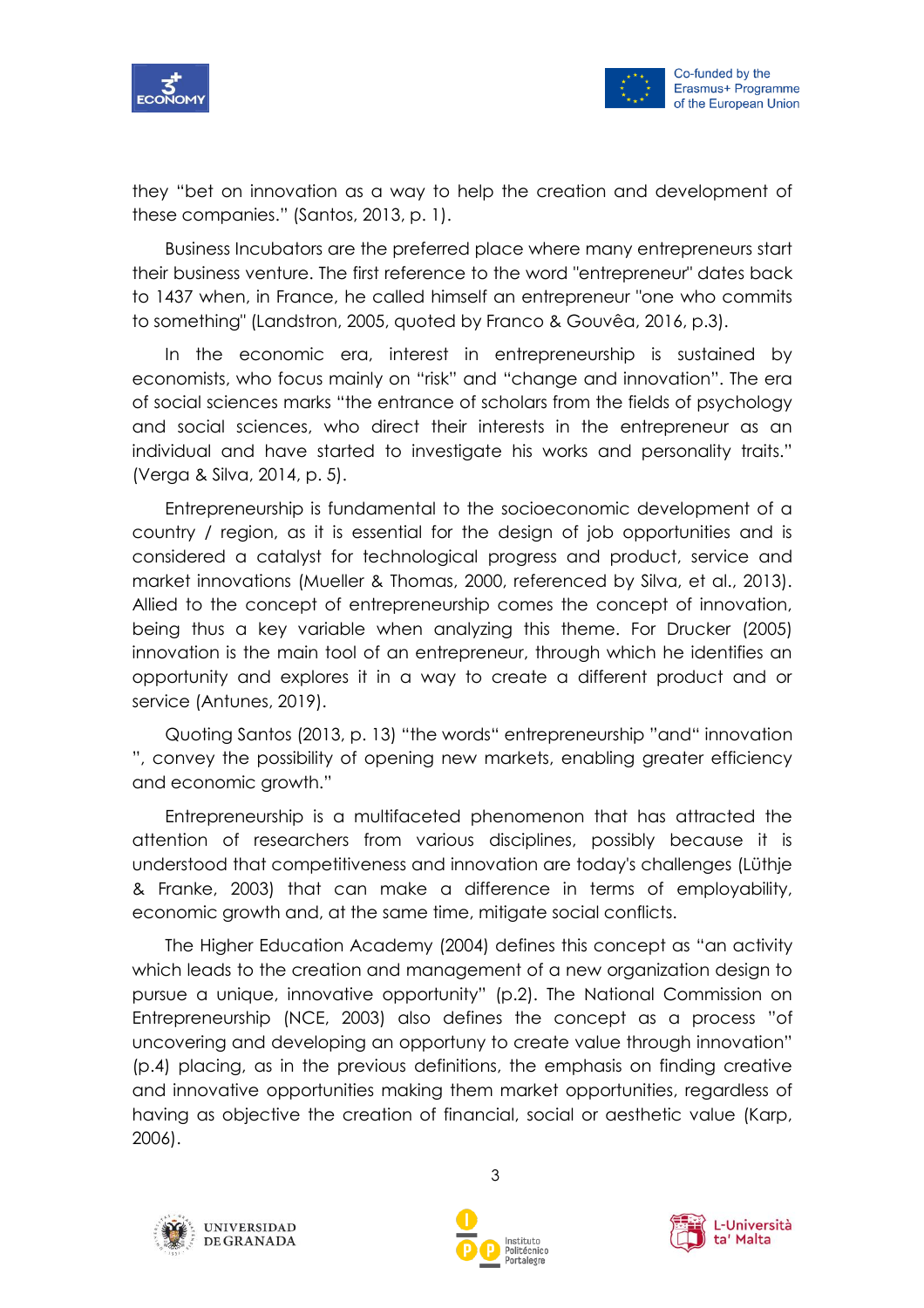



Lee & Venkataraman (2006) define entrepreneurship as "the search *process of alternative or new opportunities instead of just alternative employment opportu*nities" (p.120) in which the concept is understood, essentially, as the search for innovative entrepreneurial opportunities, considered as the possibility of the individual offering society new values through the introduction of new products and services creating new companies, be it considered as a process, activity, choice of career or creating one's own job (Frazão, 2010).

The author Sarkar (2007) argues that "entrepreneurship is the process of creating and / or expanding businesses that are innovative or that are born from identified opportunities" (p.47). This author incorporates the three most common structuring logic of entrepreneurship, namely the economic, the creation of an innovative way and the recognition of opportunities.

The entrepreneur, in addition to his personal fulfillment, is an innovator who creates, organizes and coordinates economic resources (Tamásy, 2006; Blenker et al., 2006) having generally associated the achievement of financial or material profit (Holland, 1985) as one of the objectives. In this context, entrepreneurship can also be understood as an art form, as it seems to be based on a deep theoretical knowledge allowing the individual to use his abilities to create something that did not exist in an innovative way (Frazão, 2010).

For Frazão (2010) the entrepreneurial behavior is a positive, flexible and proactive attitude of the change that can manifest itself in different contexts. Blenker et al. (2006) refer that the entrepreneurial behavior can be understood as a collective or individual phenomenon, being able to refer

Some authors have a broader conception of the concept considering that entrepreneurship is not the same as creating an organization or starting a business (Drucker, 1985) or a partnership, but it is an indispensable competence in a multiplicity of contexts of personal, professional and social life of individuals (Gibb, 2002; 2002a). For other authors, the concept is understood as a competence to recognize and assess the risks of exploiting an opportunity (Ulhøi, 2005), even assuming a crucial importance as a key competence in lifelong learning (EC, 2004).

The European Commission (EC, 2004), through the working group that studies the issue of key competences, adopts a very appealing perspective of the individual's personal characteristics and personality when defining the "entrepreneurship" competence as "the propensity to induce changes oneself, but also the ability to *welcome and support innovation brought about by* 





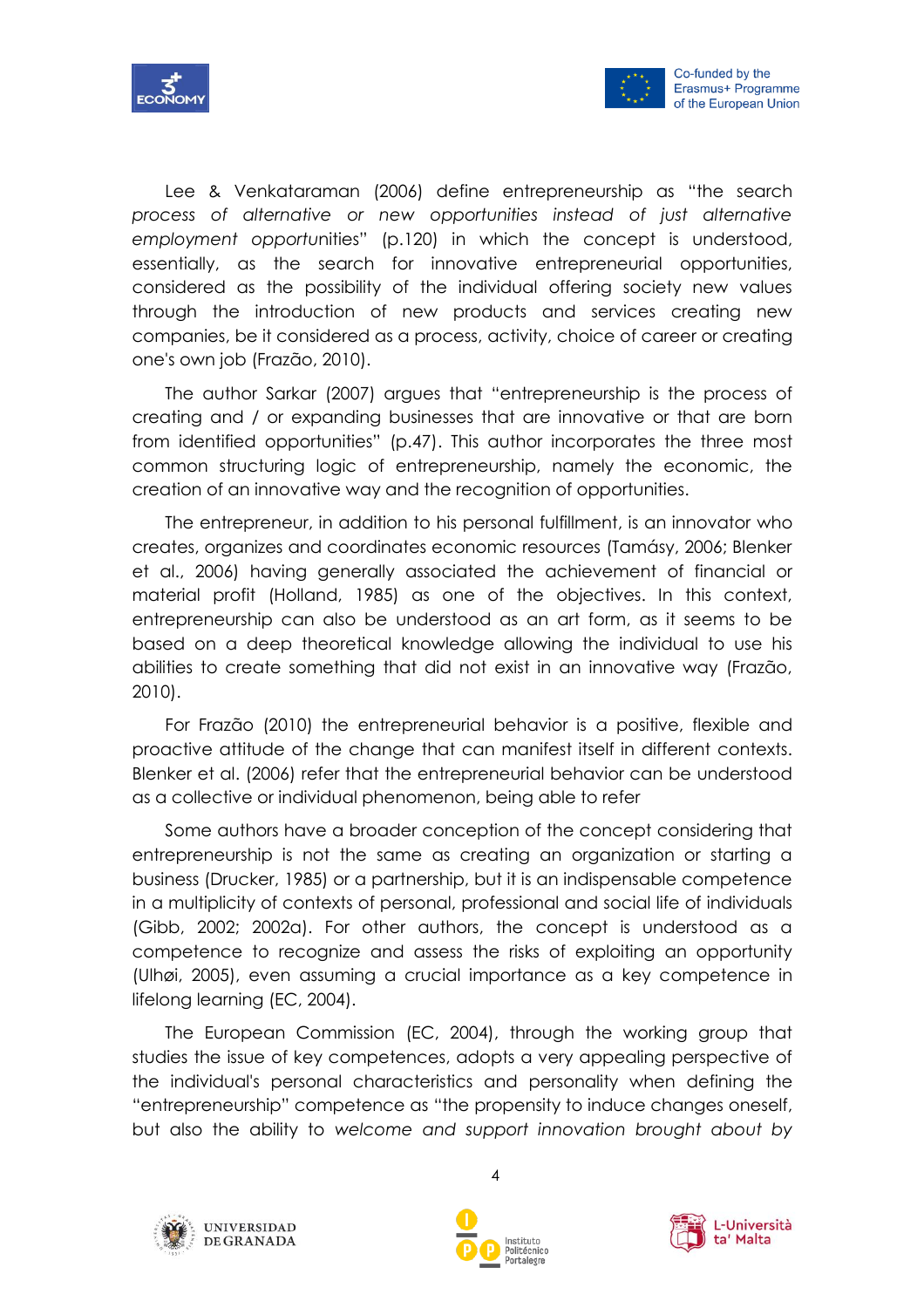



*external factors by welcoming change, taking responsibility for one's actions,* positive or negative, to finish what we start, to know where we are going, to set objectives and meet them, and have motivation to succeed" (p. 15).

Many entrepreneurs, with few resources, use business incubators to kick start their venture.

The expression "business incubator" dates back to 1938, when the first incubation experiment was carried out by two students, Hewlett and Packard, which subsequently resulted in the creation of one of the largest global technology companies, HP (Silva, et al., 2013). In 1959, the "worldwide incubator movement" began, more specifically in Batavia Industrial Centerna, New York City, which later came to be called the first United States business incubator (Antunes, 2019).

The business incubator is defined, according to ANPROTEC (2011), as an "entity that aims to support entrepreneurs so that they can develop innovative ideas and transform successful ventures".

In this sense, "business incubators are mechanisms considered as important assets in supporting entrepreneurship." (Grimaldi & Grandi, 2003, cited by SEBRAE, 2015, p. 3).

For Lisboa & Castro (2016, p. 246) "the objective of business incubators is to provide an environment for interaction, knowledge transfer and constant search for technical and managerial improvement".

Business incubators offer their incubated companies' different conditions so that they can create and develop their projects, such as: adequate facilities and infrastructure, financial support, management support supporting companies in areas such as administrative, commercial and legal. They can also offer several services, "among which stand out the services associated with business opportunities, consultancy services, information, feasibility plans, insertion in entrepreneurship and innovation networks, infrastructure and facilities" (Araújo, Bonani, Ramalheiro, & Barboza, 2017, p. 2).

In the first phase of the incubation process, the company intends to improve its business plan, carrying out market research and prior preparation for the management of its business. The incubation phase is classified as the critical phase of the process and comprises the development of the business plan formulated in the pre-incubation phase, "taking advantage of the physical facilities and other services provided by the incubator" (Iacono, et al., 2011, p 1500). This phase usually lasts two years, but it can vary depending on the organization of each of the incubators and it is there that the incubator





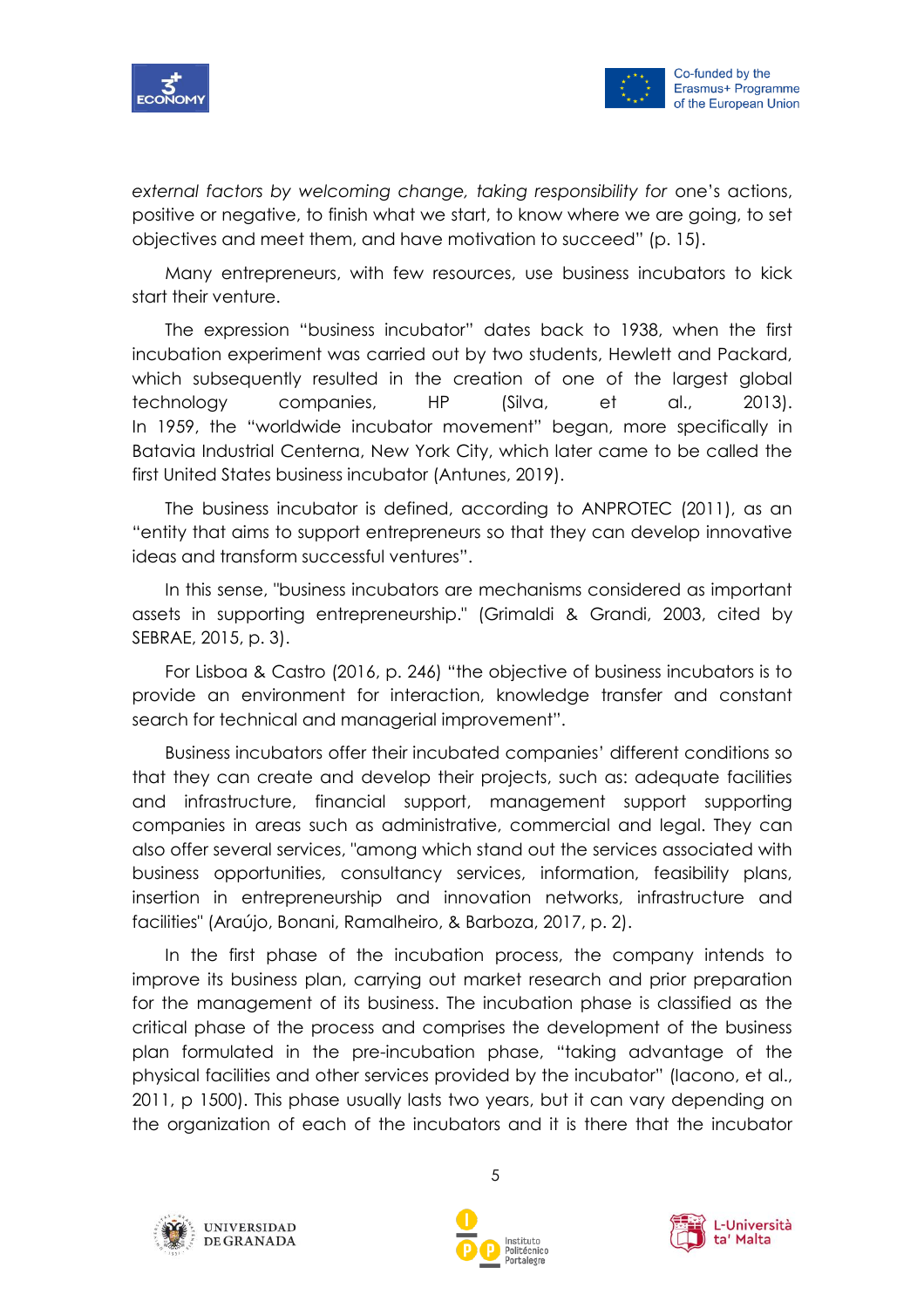

guides and accompanies the companies so that they can add value to their enterprise. Post-incubation is characterized by the stage when EBT reaches its maturity and "receives the name of a graduated company, but the services provided by the incubator remain available." (Iacono, et al., 2011, p. 1500). In this same phase, the company intends to gradually disconnect the incubator.

## **5. Method**

A case study is a study of a particular situation. The question formation of the study determines mostly the methodology or the method that is the best one for the empirical part of the study in question.

As for the nature of the study that was developed, it is classified as a mixed study, that is, it encompasses the collection and observation of data with a quantitative character and data with a qualitative character.

As for the type, we classify the study as a case study. According to Yin (1994), the case study presents itself as an adequate strategy when asking questions of "how" and "why" questions, when the researcher does not have much control over events and when the focus is on current phenomena in a given real-life context. In Yin's (1994) view, a case study has three main intentions - to explore, describe and/or explain.

## **6. Results**

BioBIP mission is to foster and disseminate the entrepreneurial spirit throughout the academic community and the surrounding business community, supporting the development of innovative business ideas and aiming at their successful implementation and implementation in the market. Its entrepreneurial nature aims to enhance the entrepreneurial spirit, promote and facilitate the growth of business ideas, in order to contribute to the development of the territory.

Depending on the type of support needed by the different states of the companies and projects under development, the Incubator offers 3 incubation modes: pre-incubation, incubation and business development.

During pre-incubation, the Incubator provides project promoters with support in the development of the business idea, in order to prepare promoters and companies to move on to the incubation phase, aiming to provide promoters with the best sustainability conditions to be able to launch the product on the market.





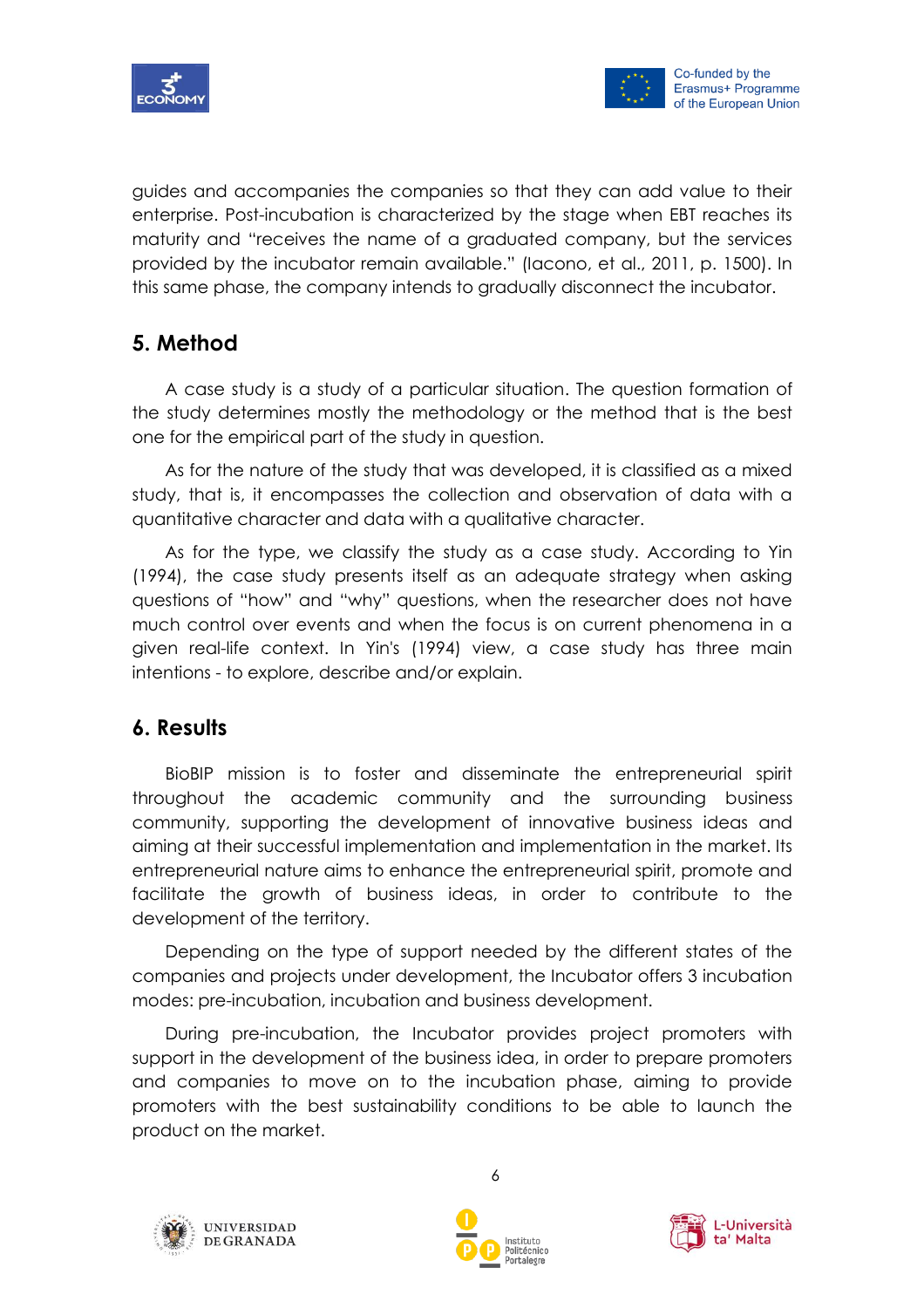



During the pre-incubation period, promoters will be able to use the incubator facilities in the coworking area, access consultancy services specialized in the development of the product / service, in monitoring the development of the idea, as well as other specialized services, with a view to legal formalization of the company (legal support, tax support, training, among others).

In the incubation mode, the promoter has the possibility to enjoy a physical space with a view to the implementation and / or business development of a project or company and may also choose to Virtual Incubation or Coworking ("Incubator services").

This type of incubation of a business or company idea, with access to all services that the incubator offers without being physically installed in it. The business project can move from virtual incubation to physical incubation, as long as there is space in the incubator and that is the will of the promoters.

In this phase, benefiting from the synergies between the incubated companies, the privileged conditions are maintained, in a favourable environment, with a view to increasing the competitiveness of the incubated companies.

Advantageous conditions are available for access to specialized services such as accounting, consultancy, legal support, among others, as well as the support and monitoring of the business, contributing to its future sustainability outside the incubator environment.

As we can see in Table 1, there are several and diverse areas of activity for companies incubated at BipBiop.

| Multimedia animation                              | Engineering                                                               |
|---------------------------------------------------|---------------------------------------------------------------------------|
| Multimedia animation & Technologies               | Engineering and architecture                                              |
| Multimedia animation, Technologies,<br>Television | Teaching creative technology                                              |
| Arts, Design and Animation                        | Manufacturing of medicines                                                |
| Bioenergy, technologies                           | Mycological resource management                                           |
| Health Sciences and Technologies                  | Research and experimental development on physical and<br>natural sciences |
| Online retail trade                               | Animal research and production                                            |
| Trade and retail of books                         | Marketing                                                                 |
| Communication                                     | Marketing, Communication and Design                                       |
| Consultancy                                       | Microalgae for human consumption                                          |

#### **Table nº1 - Development business areas at BioBip**





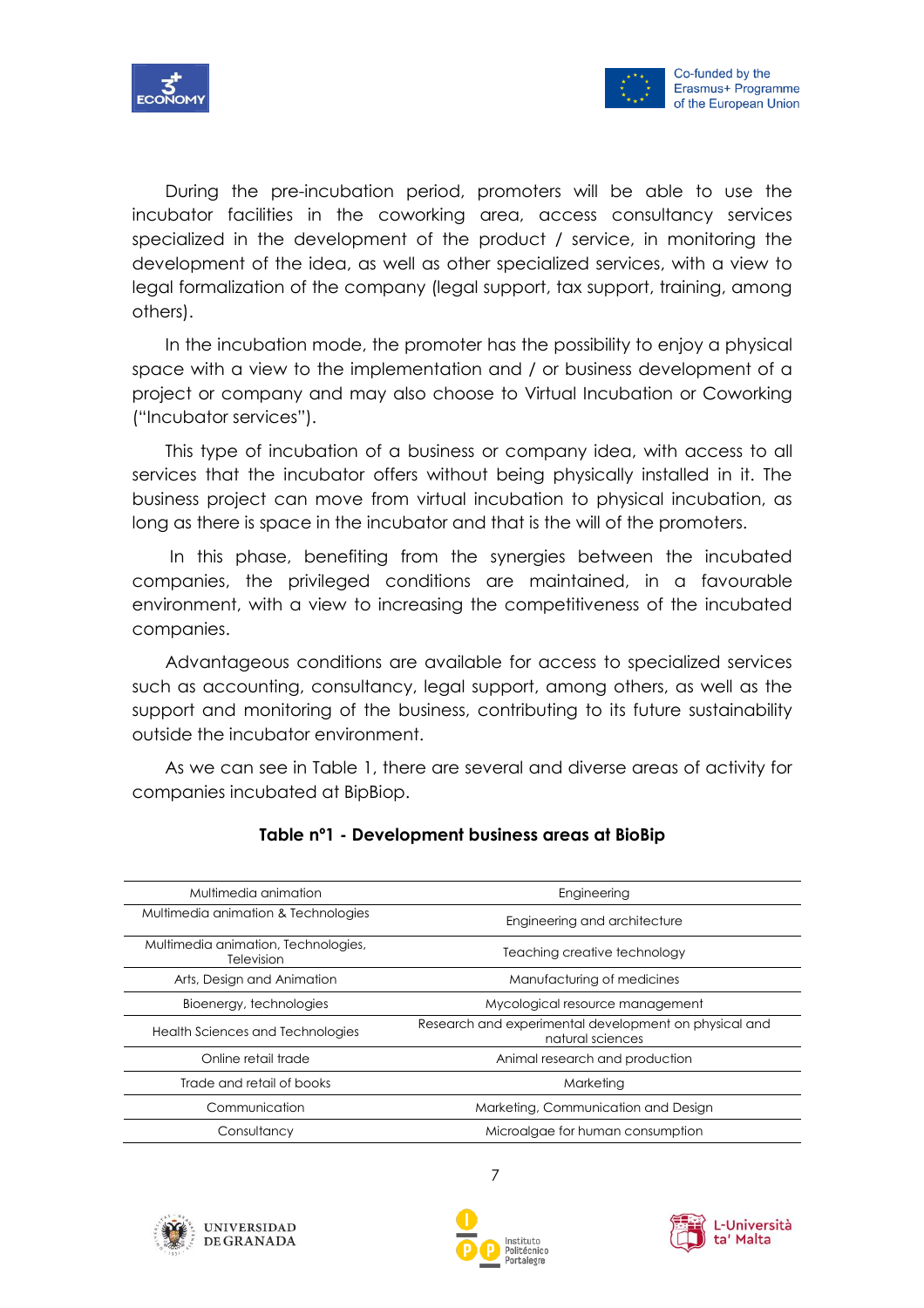



| Agricultural consultancy and technical<br>support | Monitoring, mobility in industrial processes |
|---------------------------------------------------|----------------------------------------------|
| Environmental consulting                          | Precision livestock                          |
| Mobile care in neurodegenerative<br>diseases      | Pet Sitting                                  |
| <b>Bot Development</b>                            | Technology                                   |
| Design, Multimédia                                | Multimedia technologies                      |
| Education, Social and Human Sciences              | Tourism                                      |

Source: BioBip - Abril 2020

In graph 1 we can see the growth in the number of companies incubated at BioBip, with 2018 being the year with the most companies operating in BioBip, on a physical (70%) and virtual basis (30%). In 2019 the number of companies physically incubated decreases (60%), and virtual incubation increases (40%).



**Figure 1. Incubated Companies at BioBip**

Source: BioBip - Abril 2020

Graph 2 shows the growth variation in the number of employees of the incubated companies. It should be noted that since its inauguration, BioBip has played an important role in combating unemployment in the North Alentejo region.

In 2019, 85 people worked in BioBip facilities, which represents a 44% growth compared to the previous year.





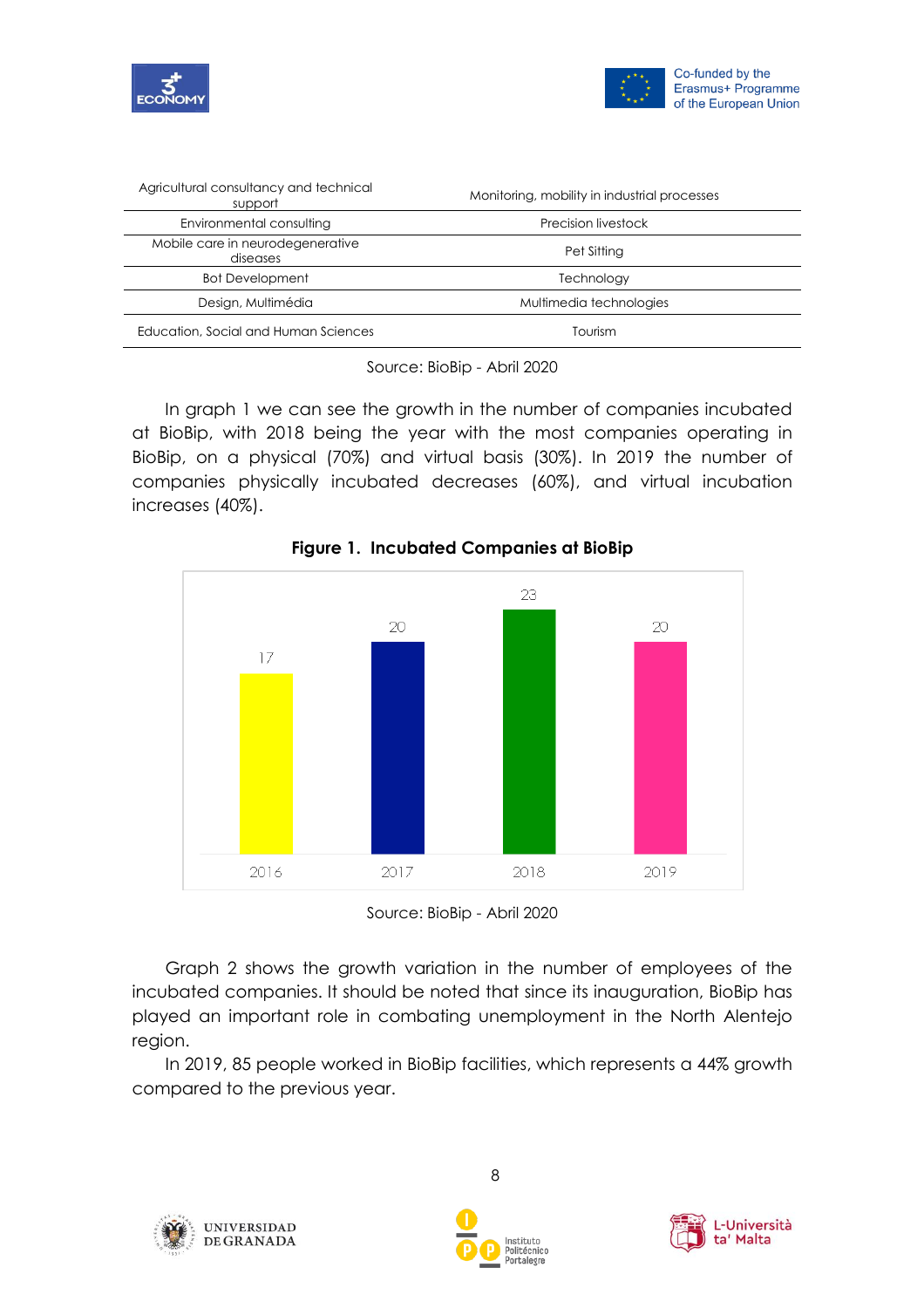





**Figure 2. Number of Employees at Companies Incubated at BioBip**

Source: BioBip - Abril 2020

In relation to the volume of business generated by companies incubated at BioBip in these four years, we can see that the year with the greatest relevance was 2018, in 2019 there was a small reduction in business volume by about 16%.



**Figure 3 . Volume of Business from Companies Incubated at BioBip**

Source: BioBip - Abril 2020





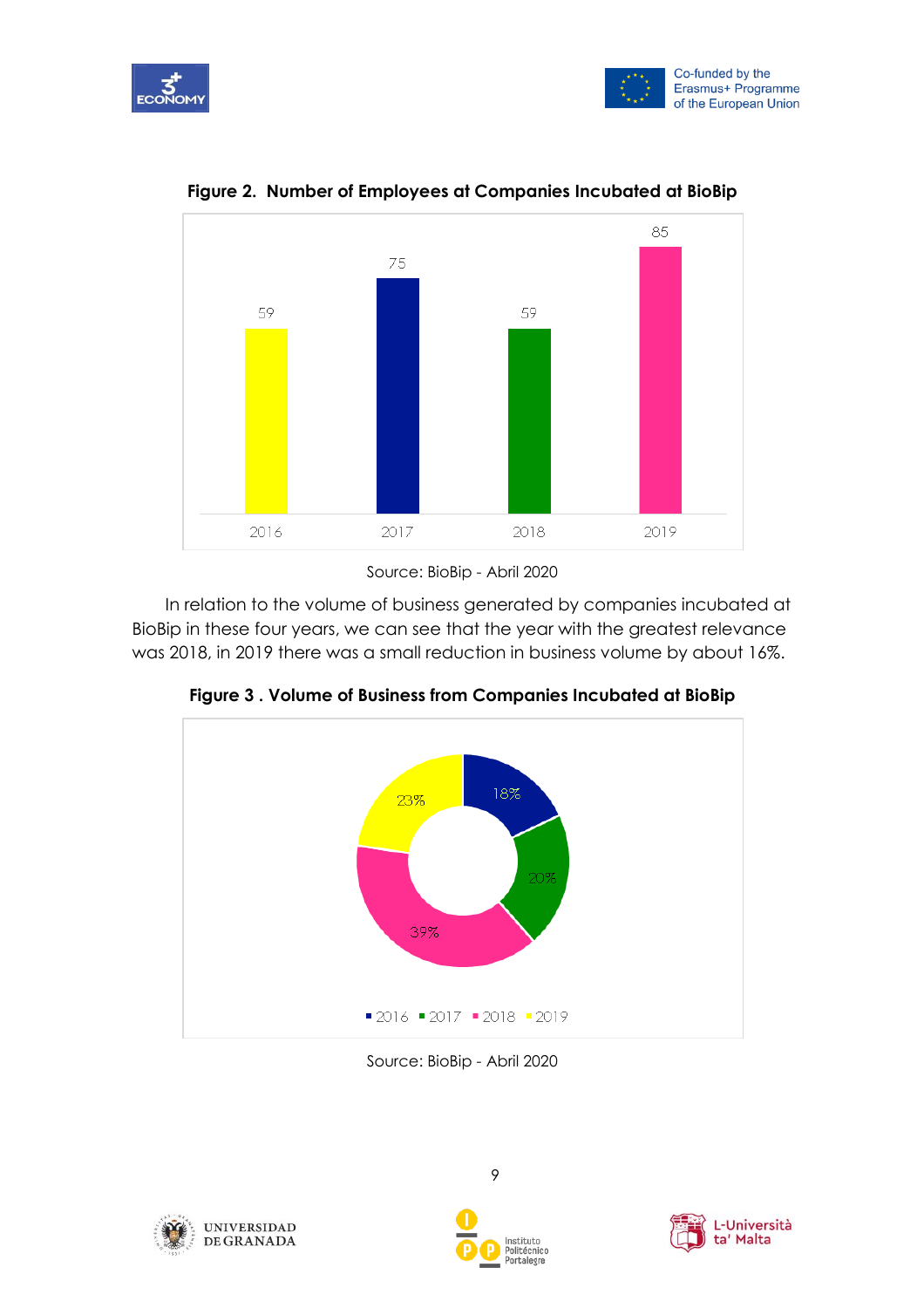



## **7. Conclusions and Recommendations**

Incubators as entities that are considered important assets to support entrepreneurship, offering support to entrepreneurs so that they develop their innovative ideas. These, in order to enhance their capabilities and generate better innovative ventures, need to outline and put in place management models.

Currently, technology-based incubators are a means of entrepreneurship, of transferring and applying knowledge and innovation, which results from the close relationship between Higher Education Institutions and companies through Research and Development activities (Antunes 2019).

With the presentation of this case study, we sought to disseminate an example of a project with regional impact, generating innovative dynamics, enhanced by a recent infrastructure, under the responsibility of a higher education institution. The BioBIP technology-based incubator is thus a project that meets the need to promote entrepreneurial attitudes with scientific and technological bases, providing evolved technological means for testing business ideas, as well as monitoring by a qualified and qualified team with multidisciplinary human resources.

In this perspective, a technology-based incubator like the one we have analyzed here, based on the technical and scientific competences (of excellence) installed at IPPortalegre, is, after all, a form of regional affirmation and knowledge transfer.

## **8. References**

- Antunes, M. (2019). Incubadoras de Base Tecnológica ligadas ao Ensino Superior: O caso da BioBip do Instituto Politécnico de Portalegre. Projeto de Mestrado em Gestão de PME Instituto Politécnico de Portalegre: Portalegre.
- Blenker, P., Dreisler, P., Kjeldsen, J. (2006). *Entrepreneurship education – the new challenge facing the Universities. A framework or understanding and development of entrepreneurial university communities*. Working paper 2006-02.
- Comissão de Coordenacão e Desenvolvimento Regional do Alentejo. (2014). Uma Estratégia de Especialização Inteligente para o Alentejo. Evora.





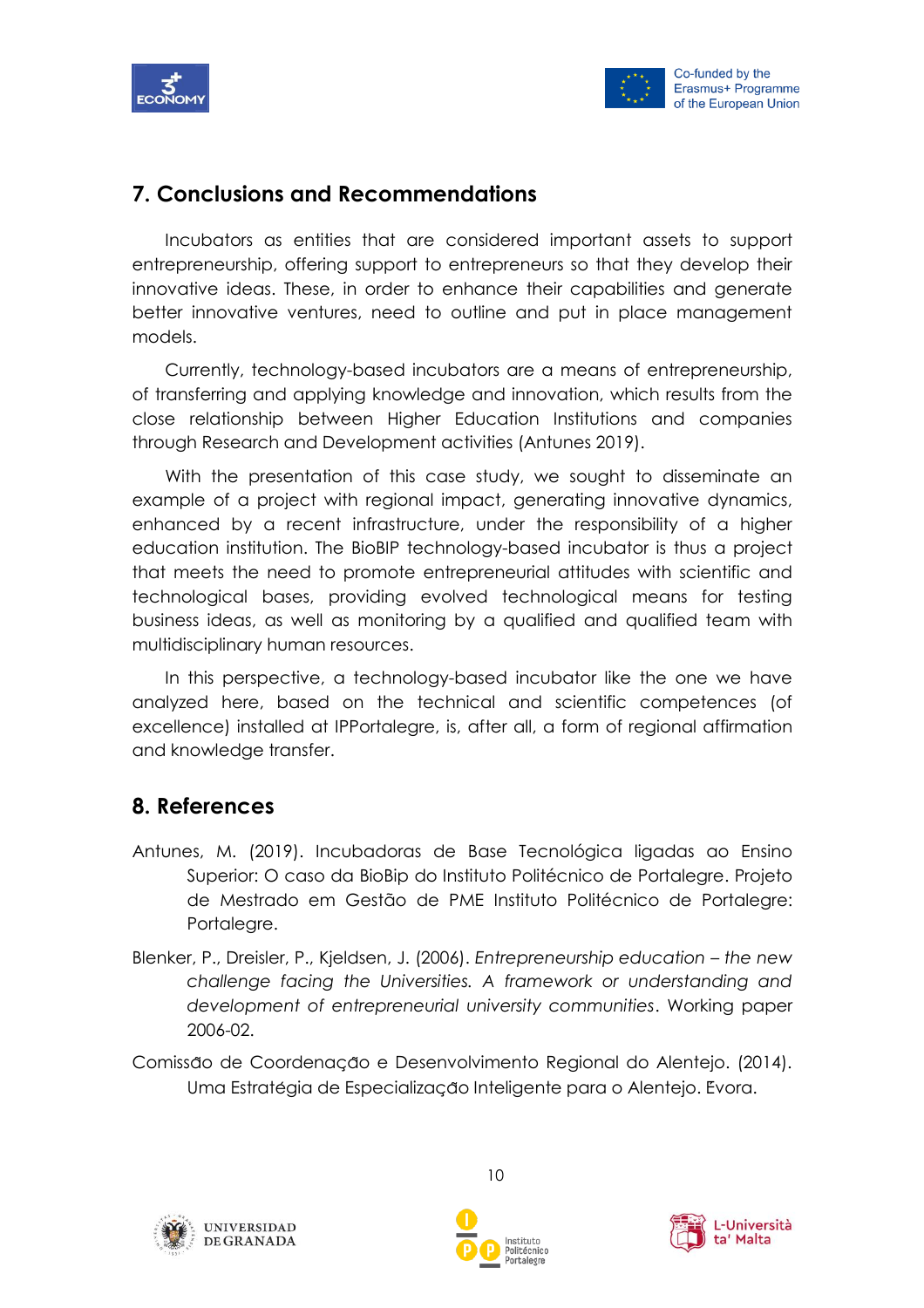



- De Araújo, Camila Saracine et al. (2017). O papel da incubadora de empresas na promoção de inovação e no desenvolvimento da gestão dos empreendimentos. Revista Brasileira Multidisciplinar, [S.l.], v. 20, n. 1, p. 60-70.
- Drucker, P. (1985). *Innovation and entrepreneurship*. New York: Harper & Row Publishers.
- Drucker, P. (2005). Inovação e espírito empreendedor (entrepreneurship): práticas e princípios. São Paulo: Pioneira Thomson Learnin.
- European Commission (2004). Implementation of "Education and training 2010" Work programme. Working Group B – "Key competences". Brussels: EC. Progress report
- Eurostudent (2005). *EUROSTUDENT Report 2005. Social and economic conditions of student life in Europe 2005*. Consultado, Novembro 6, 2006 em http://www.his.de/Eurostudent/report2005.pdf
- Franco, J., & Gouvéa, J. (2016). A cronologia dos estudos sobre o Empreendedorismo. Revista de Empreendedorismo e Gestão de Pequenas e Médias Empresas, Vol. 5, n.o 3, pp. 144-166.
- Frazão, L. (2010). As Intenções Empreendedoras como Preditores das Intenções de Abandono Académico: Um Estudo Exploratório. Dissertação Universidade de Evora – Escola das Ciências Sociais Aplicadas. Évora: Portugal
- Gibb, A. (2002). In pursuit of a new "enterprise" and "entrepreneurship" paradigm for learning: Creative deconstruction, new values, new ways of doing things and new combinations of knowledge. *International Journal of Management* Reviews, *4*(3), 213-231.
- Gibb, A. (2002a). Creating conducive environments for learning and entrepreneurship: leaving with, dealing with, creating and enjoying uncertainty and complexity. *Industry and Higher Education, 16*(3), 135- 148.
- Holland, J. (1985). *Making vocational choices. A theory on vocational personalities and work environments.* Englewood Cliffs, NJ: Prentice-Hall.
- Karp, T. (2006). The inner entrepreneur: A constructivistic view of entrepreneurial reality construction. *Journal of Change Management*, *6*(3), 291-304.
- Lee, J., Venkataraman, S. (2006). Aspirations, market offering, and the pursuit of entrepreneurial opportunities. *Journal of Business Venturing*, *21*(1), 107- 123.